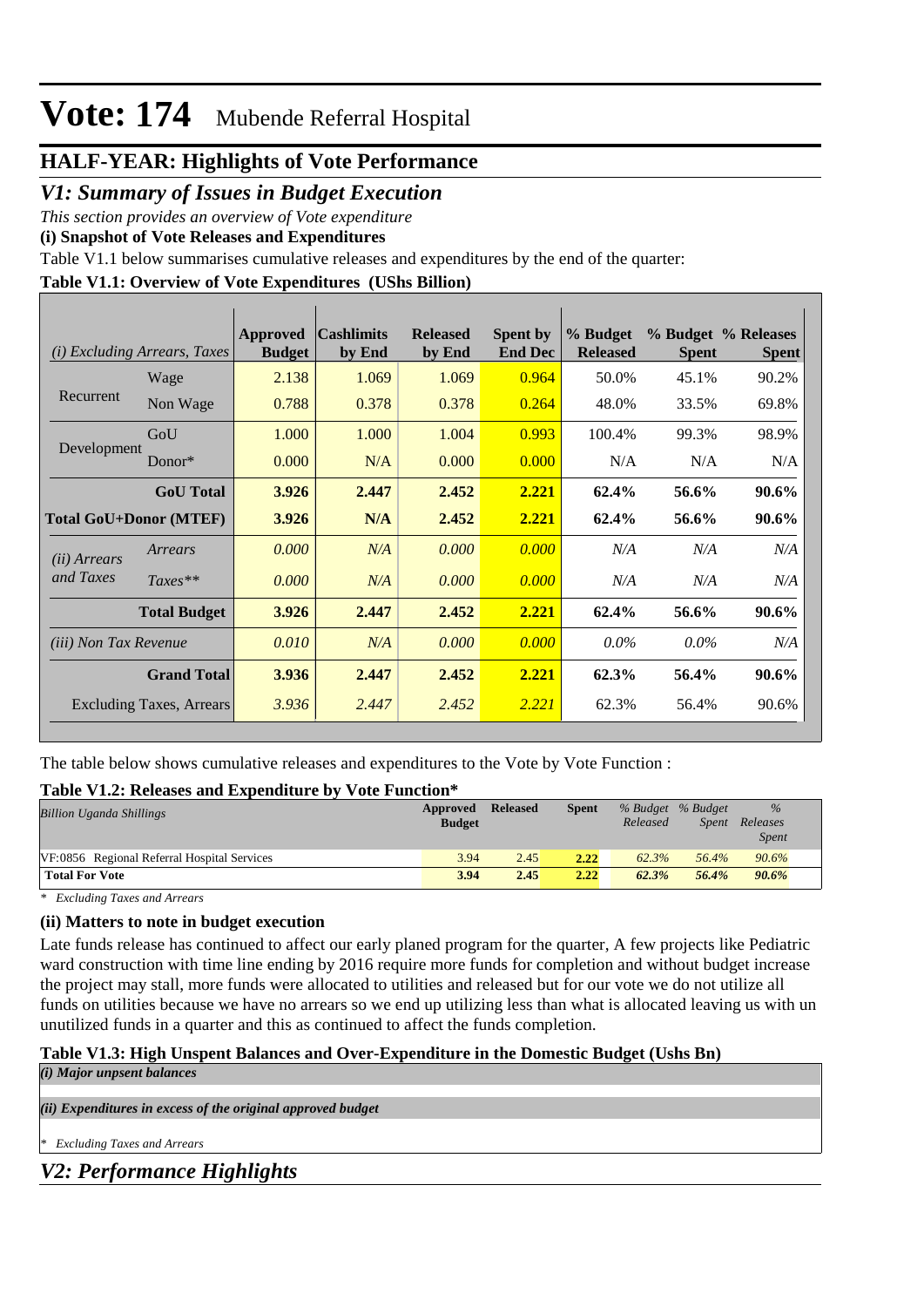## **HALF-YEAR: Highlights of Vote Performance**

*This section provides highlights of output performance, focusing on key outputs and actions impelemented to improve section performance.*

### **Table V2.1: Key Vote Output Indicators and Expenditures\***

| Vote, Vote Function<br><b>Key Output</b>                | <b>Approved Budget and</b><br><b>Planned outputs</b>                                                                                                                                                                                                                                                | <b>Cumulative Expenditure</b><br>and Performance                                                                                                                                                                                                                 | <b>Status and Reasons for any</b><br><b>Variation from Plans</b>                                                    |  |  |
|---------------------------------------------------------|-----------------------------------------------------------------------------------------------------------------------------------------------------------------------------------------------------------------------------------------------------------------------------------------------------|------------------------------------------------------------------------------------------------------------------------------------------------------------------------------------------------------------------------------------------------------------------|---------------------------------------------------------------------------------------------------------------------|--|--|
| Vote Function: 0856 Regional Referral Hospital Services |                                                                                                                                                                                                                                                                                                     |                                                                                                                                                                                                                                                                  |                                                                                                                     |  |  |
| Output: 085601                                          | <b>Inpatient services</b>                                                                                                                                                                                                                                                                           |                                                                                                                                                                                                                                                                  |                                                                                                                     |  |  |
| Description of Performance: No. of patients admitted    | 15,000:, BOR 100%, ALOS 4.5 BOR 86%, ALOS 4 days,<br>days, Deliveries 4,500<br>Caesareans sections 900.                                                                                                                                                                                             | No. of patients admitted 7232:,<br>Deliveries 2157 Caesareans<br>sections 509.                                                                                                                                                                                   | Increase in the number of<br>Anatheatic officer and<br>Deployment of new Doctors<br>improvement in supply of blood. |  |  |
| Performance Indicators:                                 |                                                                                                                                                                                                                                                                                                     |                                                                                                                                                                                                                                                                  |                                                                                                                     |  |  |
| No. of in patients admitted                             | 15,000                                                                                                                                                                                                                                                                                              | 3386                                                                                                                                                                                                                                                             |                                                                                                                     |  |  |
| Bed occupancy rate<br>(inpatients)                      | 100<br>86                                                                                                                                                                                                                                                                                           |                                                                                                                                                                                                                                                                  |                                                                                                                     |  |  |
| Average rate of stay for<br>inpatients (no. days)       | 4.5                                                                                                                                                                                                                                                                                                 | 4                                                                                                                                                                                                                                                                |                                                                                                                     |  |  |
| <b>Output Cost:</b>                                     | <b>UShs Bn:</b><br>0.210                                                                                                                                                                                                                                                                            | <b>UShs Bn:</b><br>0.082                                                                                                                                                                                                                                         | % Budget Spent:<br>39.0%                                                                                            |  |  |
| Output: 085602                                          | <b>Outpatient services</b>                                                                                                                                                                                                                                                                          |                                                                                                                                                                                                                                                                  |                                                                                                                     |  |  |
|                                                         | Description of Performance: No. of General outpatient seen<br>120,000, No. Of specialized<br>outpatients 30,000<br>No. of emergencies attended<br>7,200, no of outreaches carried<br>out 60. no of antenatal<br>attendances 11,000, HIV+ves<br>started on ART 800. no of<br>dental extractions 3000 | No. of General outpatient seen<br>47218, No. Of specialized<br>outpatients 12531<br>No. of emergencies attended<br>4714, no of outreaches carried<br>out 6, no of antenatal<br>attendances 4248, HIV+ves<br>started on ART 403. no of<br>dental extractions 2428 | Population Increase and<br>improvement in service delivery.                                                         |  |  |
| Performance Indicators:                                 |                                                                                                                                                                                                                                                                                                     |                                                                                                                                                                                                                                                                  |                                                                                                                     |  |  |
| No. of specialised outpatients<br>attended to           | 30,000                                                                                                                                                                                                                                                                                              | 4028                                                                                                                                                                                                                                                             |                                                                                                                     |  |  |
| No. of general outpatients<br>attended to               | 120,000                                                                                                                                                                                                                                                                                             | 19497                                                                                                                                                                                                                                                            |                                                                                                                     |  |  |
| <b>Output Cost:</b>                                     | UShs Bn:<br>0.037                                                                                                                                                                                                                                                                                   | UShs Bn:                                                                                                                                                                                                                                                         | 0.012 % Budget Spent:<br>32.3%                                                                                      |  |  |
| Output: 085604                                          | <b>Diagnostic services</b>                                                                                                                                                                                                                                                                          |                                                                                                                                                                                                                                                                  |                                                                                                                     |  |  |
|                                                         | Description of Performance: No. of Lab tests done 96,000,<br>Xrays done 4,000; No of<br>Ultrasounds done 5,000; Post<br>Mortems Perfomed 28                                                                                                                                                         | No. of Lab tests done 25775,<br>Xrays done 977, No of<br>Ultrasounds done 846; Post<br>Mortems Perfomed 19                                                                                                                                                       | Lack of film from NMS used in<br>X-rays plus power flactuations.                                                    |  |  |
| Performance Indicators:                                 |                                                                                                                                                                                                                                                                                                     |                                                                                                                                                                                                                                                                  |                                                                                                                     |  |  |
| Patient xrays (imaging)                                 | 4,000                                                                                                                                                                                                                                                                                               | 471                                                                                                                                                                                                                                                              |                                                                                                                     |  |  |
| No. of labs/tests                                       | 96,000                                                                                                                                                                                                                                                                                              | 3768                                                                                                                                                                                                                                                             |                                                                                                                     |  |  |
| <b>Output Cost:</b>                                     | UShs Bn:<br>0.026                                                                                                                                                                                                                                                                                   | UShs Bn:                                                                                                                                                                                                                                                         | 19.7%<br>0.005 % Budget Spent:                                                                                      |  |  |
| Output: 085605                                          | <b>Hospital Management and support services</b>                                                                                                                                                                                                                                                     |                                                                                                                                                                                                                                                                  |                                                                                                                     |  |  |
| Description of Performance:                             |                                                                                                                                                                                                                                                                                                     | N/A                                                                                                                                                                                                                                                              | N/A                                                                                                                 |  |  |
| <b>Output Cost:</b>                                     | 2.510<br>UShs Bn:                                                                                                                                                                                                                                                                                   | UShs Bn:                                                                                                                                                                                                                                                         | 4.6%<br>0.115 % Budget Spent:                                                                                       |  |  |
| Output: 085606                                          | Prevention and rehabilitation services                                                                                                                                                                                                                                                              |                                                                                                                                                                                                                                                                  |                                                                                                                     |  |  |
|                                                         | Description of Performance: No. of immunisations 22,000,<br>No. of person receiving Family<br>planning 2400, No. of HIV +ve<br>pregnant mothers put on option<br>B+220, VCT/RCT 45,000,<br>HIV +ves on septrin 1,200,<br>exposed infants started on<br>prophylaxis 480.                             | No. of immunisations 14274,<br>No. of person receiving Family<br>planning 1327, No. of HIV +ve<br>pregnant mothers put on option<br>B+95, VCT/RCT 18586, HIV<br>+ves on septrin 699, exposed<br>infants started on prophylaxis<br>178.                           | Provider initiated screening for<br>HIV was contunued and<br>increased.                                             |  |  |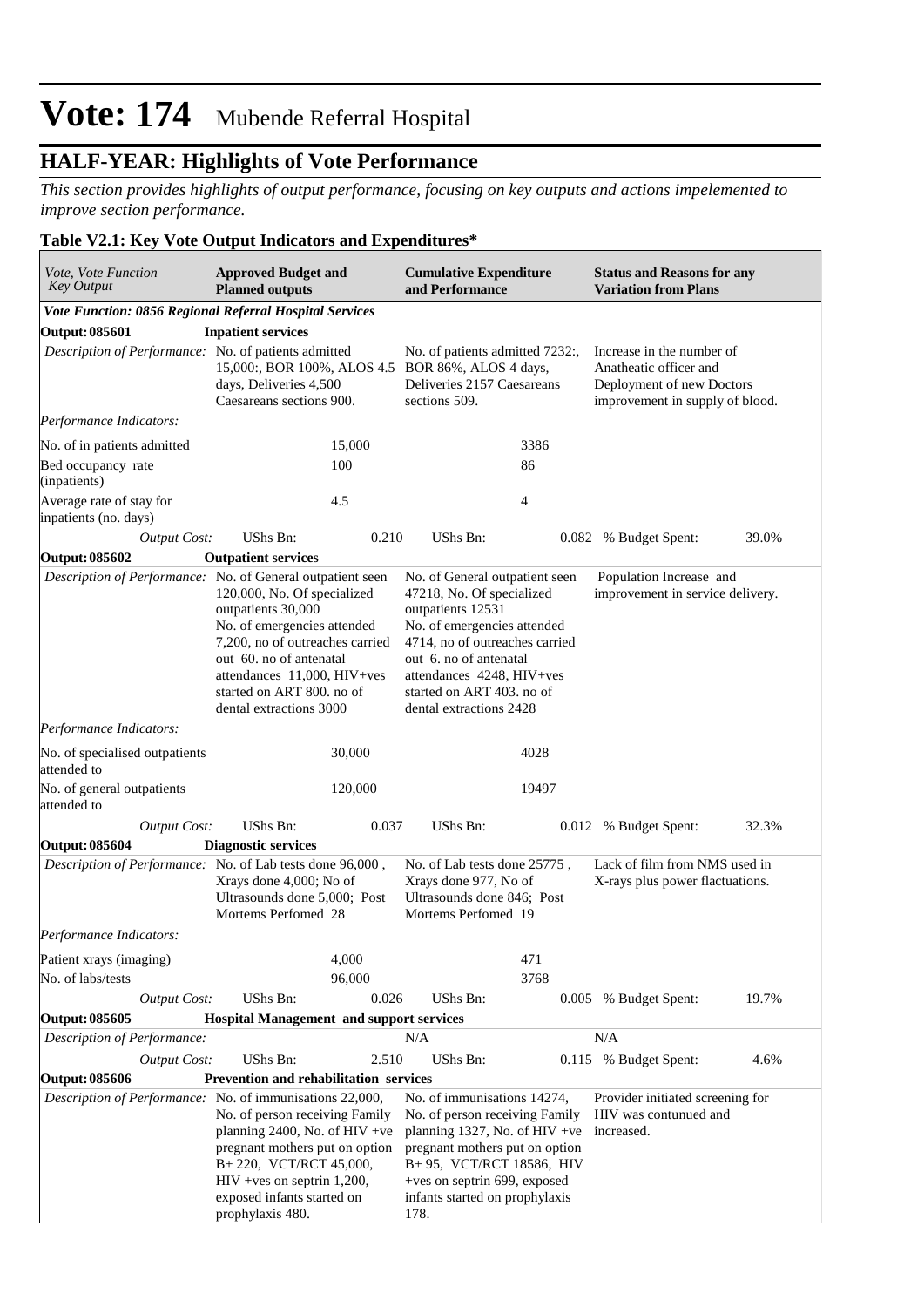## **HALF-YEAR: Highlights of Vote Performance**

| Vote, Vote Function<br><b>Key Output</b>                                       | <b>Approved Budget and</b><br><b>Planned outputs</b>                                  |                | <b>Cumulative Expenditure</b><br>and Performance                                                |       | <b>Status and Reasons for any</b><br><b>Variation from Plans</b> |         |  |
|--------------------------------------------------------------------------------|---------------------------------------------------------------------------------------|----------------|-------------------------------------------------------------------------------------------------|-------|------------------------------------------------------------------|---------|--|
| Performance Indicators:                                                        |                                                                                       |                |                                                                                                 |       |                                                                  |         |  |
| No. of people receiving<br>family planning services                            | 2.400                                                                                 |                | 600                                                                                             |       |                                                                  |         |  |
| No. of people immunised                                                        | 22,000                                                                                |                | 5400                                                                                            |       |                                                                  |         |  |
| No. of antenatal cases                                                         | 11,000                                                                                |                | 2750                                                                                            |       |                                                                  |         |  |
| Output Cost:                                                                   | <b>UShs Bn:</b>                                                                       | 0.144          | UShs Bn:                                                                                        | 0.046 | % Budget Spent:                                                  | 31.9%   |  |
| Output: 085677                                                                 | <b>Purchase of Specialised Machinery &amp; Equipment</b>                              |                |                                                                                                 |       |                                                                  |         |  |
| Description of Performance:                                                    |                                                                                       | N/A            |                                                                                                 |       | N/A                                                              |         |  |
| Output Cost:                                                                   | UShs Bn:                                                                              | 0.038          | UShs Bn:                                                                                        |       | 0.000 % Budget Spent:                                            | $0.0\%$ |  |
| Output: 085680                                                                 | <b>Hospital Construction/rehabilitation</b>                                           |                |                                                                                                 |       |                                                                  |         |  |
| Description of Performance: Complete medicines stores,                         | continue construction of<br>pediatric ward, complete<br>connection of generator (18m) | of generator   | Medicines stores completed,<br>Construction of pediatric ward<br>on going, completed connection |       | Fund availability and suport<br>from donor.                      |         |  |
| Performance Indicators:                                                        |                                                                                       |                |                                                                                                 |       |                                                                  |         |  |
| No.<br>reconstructed/rehabilitated<br>general wards                            | 1                                                                                     |                | $\mathbf{0}$                                                                                    |       |                                                                  |         |  |
| No. of hospitals benefiting<br>from the rennovation of<br>existing facilities. | 1                                                                                     |                | $\theta$                                                                                        |       |                                                                  |         |  |
| <b>Output Cost:</b>                                                            | UShs Bn:                                                                              | 0.940          | UShs Bn:                                                                                        |       | 0.983 % Budget Spent:                                            | 104.6%  |  |
| <b>Vote Function Cost</b>                                                      | <b>UShs Bn:</b>                                                                       | 3.936 UShs Bn: |                                                                                                 |       | 2.221 % Budget Spent:                                            | 56.4%   |  |
| <b>Cost of Vote Services:</b>                                                  | $UShs Bn$ :                                                                           | 3.936 UShs Bn: |                                                                                                 |       | 2.221 % Budget Spent:                                            | 56.4%   |  |

*\* Excluding Taxes and Arrears*

Sortage of specilized staff, funds are allocated to utilities and released but for this vote we do not utilize all funds on utilities because we have no arrears this leave us with un utilized funds.

#### **Table V2.2: Implementing Actions to Improve Vote Performance**

| <b>Planned Actions:</b>                                   | <b>Actual Actions:</b>                                                                         | <b>Reasons for Variation</b>                                         |
|-----------------------------------------------------------|------------------------------------------------------------------------------------------------|----------------------------------------------------------------------|
| Vote: 174 Mubende Referral Hospital                       |                                                                                                |                                                                      |
| Vote Function: 08 56 Regional Referral Hospital Services  |                                                                                                |                                                                      |
| await HSC                                                 | More staff have so far been recruited by<br>HSC.                                               | More partients have been attended to this<br>quarter.                |
| Vote: 174 Mubende Referral Hospital                       |                                                                                                |                                                                      |
| Vote Function: 08 56 Regional Referral Hospital Services  |                                                                                                |                                                                      |
| Completion of Paed ward, medicine store<br>and a mortury. | Paed ward construction still on going,<br>medicine store and a mortury yet to be<br>completed. | Less funds received in quarter one for the<br>store to be completed. |
| equipment numbers have improved                           | equipment numbers have improved                                                                | More partients are now attended to.                                  |

## *V3: Details of Releases and Expenditure*

*This section provides a comprehensive summary of the outputs delivered by the Vote and further details of Vote expenditures by Vote Function and Expenditure Item.*

#### **Table V3.1: GoU Releases and Expenditure by Output\***

| <b>Billion Uganda Shillings</b>             | Approved      | <b>Released</b> | <b>Spent</b> | $%$ GoU       | $%$ GoU       | $%$ GoU      |
|---------------------------------------------|---------------|-----------------|--------------|---------------|---------------|--------------|
|                                             | <b>Budget</b> |                 |              | <b>Budget</b> | <b>Budget</b> | Releases     |
|                                             |               |                 |              | Released      | <b>Spent</b>  | <i>Spent</i> |
| VF:0856 Regional Referral Hospital Services | 3.93          | 2.45            | 2.22         | 62.4%         | 56.6%         | 90.6%        |
| Class: Outputs Provided                     | 2.93          | 1.45            | 1.23         | 49.5%         | $42.0\%$      | 84.9%        |
|                                             |               |                 |              |               |               |              |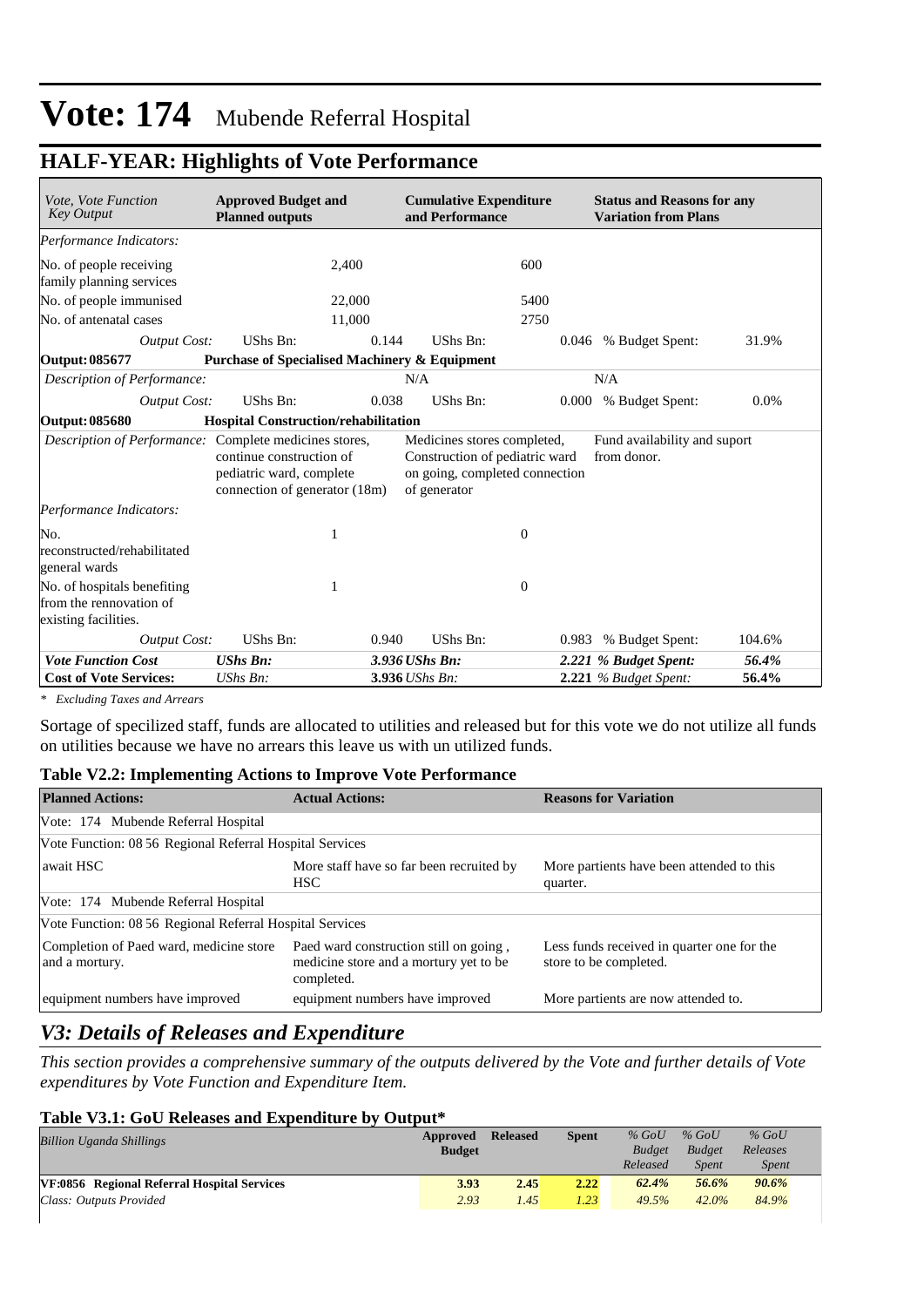# **HALF-YEAR: Highlights of Vote Performance**

| 085601 Inpatient services                                       | 0.21 | 1.17 | 1.05 | 555.8%    | 498.4%  | 89.7%   |  |
|-----------------------------------------------------------------|------|------|------|-----------|---------|---------|--|
| 085602 Outpatient services                                      | 0.04 | 0.02 | 0.01 | 51.3%     | 32.3%   | 63.0%   |  |
| 085604 Diagnostic services                                      | 0.03 | 0.01 | 0.01 | 50.0%     | 19.7%   | 39.3%   |  |
| 085605 Hospital Management and support services                 | 2.50 | 0.17 | 0.12 | 6.9%      | 4.6%    | 66.5%   |  |
| 085606 Prevention and rehabilitation services                   | 0.14 | 0.07 | 0.05 | 48.7%     | 31.9%   | 65.4%   |  |
| 085607 Immunisation Services                                    | 0.01 | 0.01 | 0.00 | 50.0%     | 39.0%   | 77.9%   |  |
| Class: Capital Purchases                                        | 1.00 | 1.00 | 0.99 | $100.4\%$ | 99.3%   | 98.9%   |  |
| 085671 Acquisition of Land by Government                        | 0.01 | 0.01 | 0.00 | $100.0\%$ | $0.0\%$ | $0.0\%$ |  |
| 085673 Roads, Streets and Highways                              | 0.01 | 0.01 | 0.00 | $100.0\%$ | $0.0\%$ | $0.0\%$ |  |
| 085676 Purchase of Office and ICT Equipment, including Software | 0.01 | 0.01 | 0.01 | $100.0\%$ | 98.9%   | 98.9%   |  |
| 085677 Purchase of Specialised Machinery $&$ Equipment          | 0.04 | 0.04 | 0.00 | $100.0\%$ | $0.0\%$ | $0.0\%$ |  |
| 085680 Hospital Construction/rehabilitation                     | 0.94 | 0.94 | 0.98 | $100.5\%$ | 104.6%  | 104.1%  |  |
| <b>Total For Vote</b>                                           | 3.93 | 2.45 | 2.22 | 62.4%     | 56.6%   | 90.6%   |  |

*\* Excluding Taxes and Arrears*

### **Table V3.2: 2014/15 GoU Expenditure by Item**

| <b>Billion Uganda Shillings</b>                           | <b>Approved</b><br><b>Budget</b> | <b>Releases</b> | <b>Expend-</b><br>iture | % Budged<br><b>Released</b> | % Budget<br><b>Spent</b> | %Releases<br><b>Spent</b> |
|-----------------------------------------------------------|----------------------------------|-----------------|-------------------------|-----------------------------|--------------------------|---------------------------|
| <b>Output Class: Outputs Provided</b>                     | 2.93                             | 1.45            | 1.23                    | 49.5%                       | 42.0%                    | 84.9%                     |
| 211101 General Staff Salaries                             | 2.14                             | 1.07            | 0.96                    | 50.0%                       | 45.1%                    | 90.2%                     |
| 211103 Allowances                                         | 0.05                             | 0.03            | 0.03                    | 63.3%                       | 62.0%                    | 97.9%                     |
| 213001 Medical expenses (To employees)                    | 0.00                             | 0.00            | 0.00                    | 50.0%                       | 48.5%                    | 97.1%                     |
| 213002 Incapacity, death benefits and funeral expenses    | 0.00                             | 0.00            | 0.00                    | 50.0%                       | 48.1%                    | 96.3%                     |
| 221001 Advertising and Public Relations                   | 0.00                             | 0.00            | 0.00                    | 50.0%                       | 0.0%                     | 0.0%                      |
| 221002 Workshops and Seminars                             | 0.01                             | 0.00            | 0.00                    | 50.0%                       | 50.0%                    | 100.0%                    |
| 221003 Staff Training                                     | 0.01                             | 0.01            | 0.00                    | 50.0%                       | 49.2%                    | 98.3%                     |
| 221004 Recruitment Expenses                               | 0.01                             | 0.00            | 0.00                    | 58.3%                       | 31.7%                    | 54.3%                     |
| 221006 Commissions and related charges                    | 0.02                             | 0.01            | 0.01                    | 50.0%                       | 48.3%                    | 96.5%                     |
| 221007 Books, Periodicals & Newspapers                    | 0.00                             | 0.00            | 0.00                    | 50.0%                       | 37.8%                    | 75.6%                     |
| 221008 Computer supplies and Information Technology (IT)  | 0.02                             | 0.01            | 0.00                    | 50.0%                       | 16.9%                    | 33.8%                     |
| 221009 Welfare and Entertainment                          | 0.01                             | 0.00            | 0.00                    | 50.0%                       | 49.0%                    | 98.0%                     |
| 221010 Special Meals and Drinks                           | 0.05                             | 0.02            | 0.02                    | 50.0%                       | 48.2%                    | 96.3%                     |
| 221011 Printing, Stationery, Photocopying and Binding     | 0.01                             | 0.01            | 0.01                    | 60.1%                       | 59.4%                    | 98.9%                     |
| 221012 Small Office Equipment                             | 0.00                             | 0.00            | 0.00                    | 50.0%                       | 42.8%                    | 85.5%                     |
| 221014 Bank Charges and other Bank related costs          | 0.00                             | 0.00            | 0.00                    | 50.0%                       | 0.0%                     | 0.0%                      |
| 222001 Telecommunications                                 | 0.01                             | 0.01            | 0.00                    | 50.0%                       | 32.2%                    | 64.4%                     |
| 222002 Postage and Courier                                | 0.00                             | 0.00            | 0.00                    | 50.0%                       | 20.8%                    | 41.7%                     |
| 223001 Property Expenses                                  | 0.01                             | 0.00            | 0.00                    | 50.0%                       | 24.2%                    | 48.4%                     |
| 223004 Guard and Security services                        | 0.02                             | 0.01            | 0.01                    | 50.0%                       | 25.3%                    | 50.7%                     |
| 223005 Electricity                                        | 0.07                             | 0.03            | 0.00                    | 50.0%                       | 1.6%                     | 3.2%                      |
| 223006 Water                                              | 0.06                             | 0.03            | 0.01                    | 50.2%                       | 19.8%                    | 39.6%                     |
| 223007 Other Utilities- (fuel, gas, firewood, charcoal)   | 0.01                             | 0.01            | 0.00                    | 50.0%                       | 37.1%                    | 74.2%                     |
| 224004 Cleaning and Sanitation                            | 0.06                             | 0.03            | 0.03                    | 50.0%                       | 47.6%                    | 95.1%                     |
| 225001 Consultancy Services- Short term                   | 0.02                             | 0.01            | 0.01                    | 50.0%                       | 45.1%                    | 90.2%                     |
| 227001 Travel inland                                      | 0.10                             | 0.04            | 0.04                    | 38.6%                       | 34.2%                    | 88.5%                     |
| 227002 Travel abroad                                      | 0.01                             | 0.00            | 0.00                    | 25.0%                       | 25.0%                    | 100.0%                    |
| 227004 Fuel, Lubricants and Oils                          | 0.07                             | 0.04            | 0.03                    | 54.0%                       | 46.6%                    | 86.4%                     |
| 228001 Maintenance - Civil                                | 0.04                             | 0.02            | 0.02                    | 50.0%                       | 46.7%                    | 93.3%                     |
| 228002 Maintenance - Vehicles                             | 0.02                             | 0.01            | 0.01                    | 50.0%                       | 37.1%                    | 74.2%                     |
| 228003 Maintenance – Machinery, Equipment & Furniture     | 0.06                             | 0.02            | 0.01                    | 36.7%                       | 12.8%                    | 34.9%                     |
| 228004 Maintenance - Other                                | 0.03                             | 0.01            | 0.00                    | 34.9%                       | 7.9%                     | 22.7%                     |
| <b>Output Class: Capital Purchases</b>                    | 1.00                             | 1.00            | 0.99                    | 100.4%                      | 99.3%                    | 98.9%                     |
| 231001 Non Residential buildings (Depreciation)           | 0.84                             | 0.84            | 0.91                    | 100.0%                      | 107.6%                   | 107.6%                    |
| 231003 Roads and bridges (Depreciation)                   | 0.01                             | 0.01            | 0.00                    | 100.0%                      | 0.0%                     | 0.0%                      |
| 231005 Machinery and equipment                            | 0.07                             | 0.07            | 0.01                    | 106.8%                      | 15.0%                    | 14.1%                     |
| 281504 Monitoring, Supervision & Appraisal of capital wor | 0.08                             | 0.09            | 0.08                    | 100.0%                      | 90.4%                    | 90.4%                     |